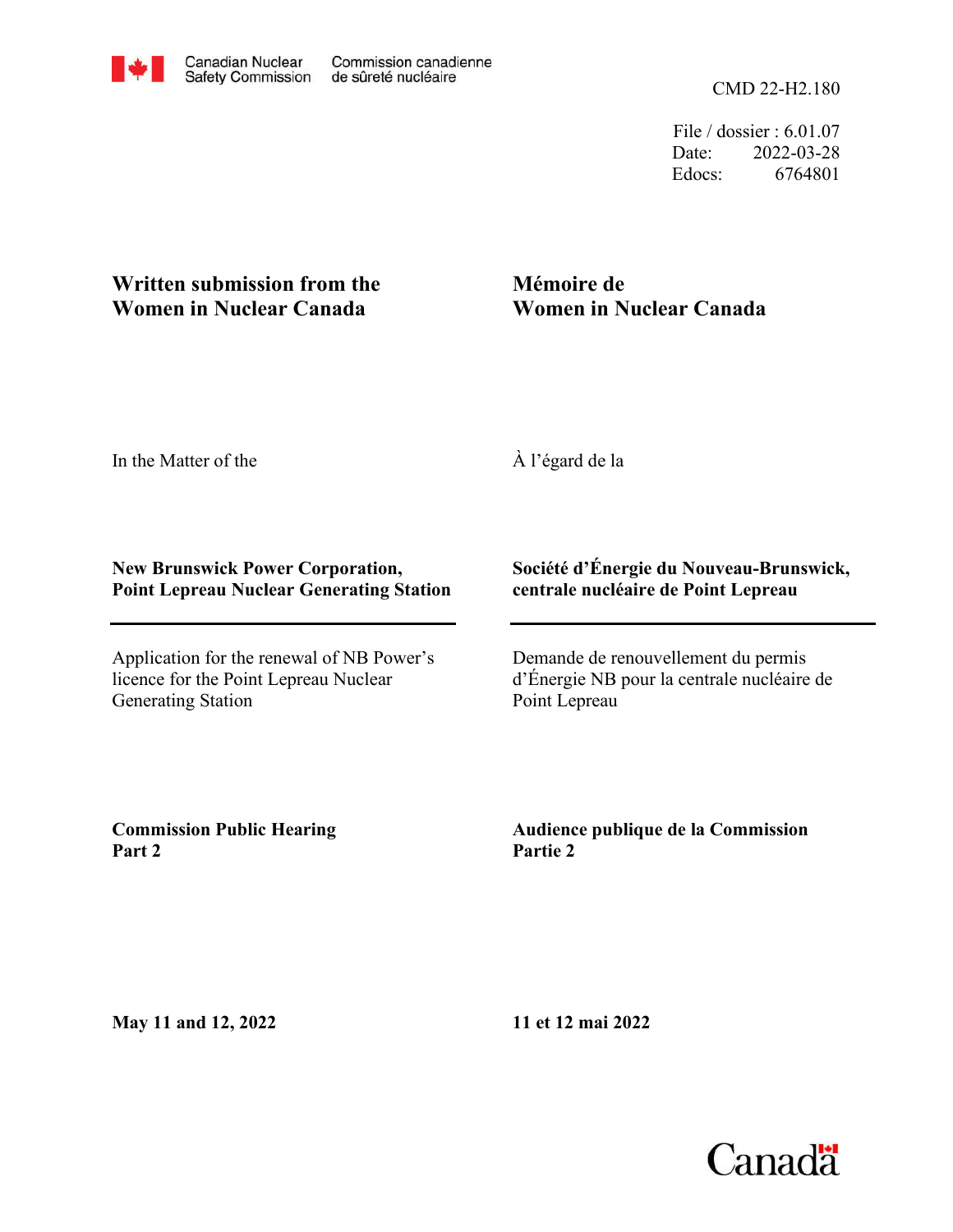

Commission Registry Canadian Nuclear Safety Commission 280 Slater Street, P.O. Box 1046, Station B Ottawa, ON, K1P 559 Email: interventions@cnsc-ccsn.gc.ca

March 28th, 2022

#### **Subject: Point Lepreau Operating License Renewal- 2022 H-02**

Dear Sir or Madam,

Women in Nuclear (WiN) Canada is pleased to submit an intervention in support of New Brunswick Power Corporation's (NB Power) application to renew the power reactor operating license for Point Lepreau Nuclear Generating Station (PLNGS). The current power operating license is set to expire in June 2022 and the renewal request is for a term of 25 years until June of 2047. This submission is currently under review by the Canadian Nuclear Safety Commission (CNSC).

Established in 2004, WiN Canada today has over 4,000 members across Canada. Our members work in the nuclear industry and many live in the communities in which the nuclear industry operates. Safety and the environment are always an important consideration for our members. We place a high priority on the safety of communities in which we live, work and raise our families.

NB Power is committed to the protection of the environment and the surrounding community in which they operate. They successfully updated their ERA and conducted a supporting Thermal Plume Assessment to show this commitment, and this allowed them to fully understand the impacts of the Station's operation on the surrounding environment. In the past, PLNGS also implemented full-scale integrated exercises that focus on enhancing interoperability and coordinated response to a nuclear event, which has challenged over 35 organizations and demonstrated an on-going dedication to enhancing interoperability and coordinated response to a nuclear event. In addition to these activities, NB Power has demonstrated an investment and dedication to excellence in safety at PLNGS. This has been seen through the significant upgrades made to the Station's Emergency Management Facilities.

WiN Canda is supportive of PLNGS's close relationship with the surrounding community. They have been successful in providing regular engagement with community members, organizations, and government agencies. In addition, it is appreciated that NB Power and representatives of the First Nations community meet regularly to discuss projects, operations, and First Nations interests. Similar to WiN Canada, PLNGS is committed to ensuring a welcoming and supportive environment of respect, recognition and inclusion that embraces and values diversity. This is also a part of WiN Canada's mission is to develop a dialogue with the public to promote factual awareness about nuclear.



c/o Redstone Agency Inc. 705-1 Eglinton Ave. E. Toronto ON M4P 3A1

 $(416)$  915-3020 x 106 canada@womeninnuclear.com womeninnuclear.com

in Women in Nuclear Canada **6** /womeninnuclear.canada @win\_canada